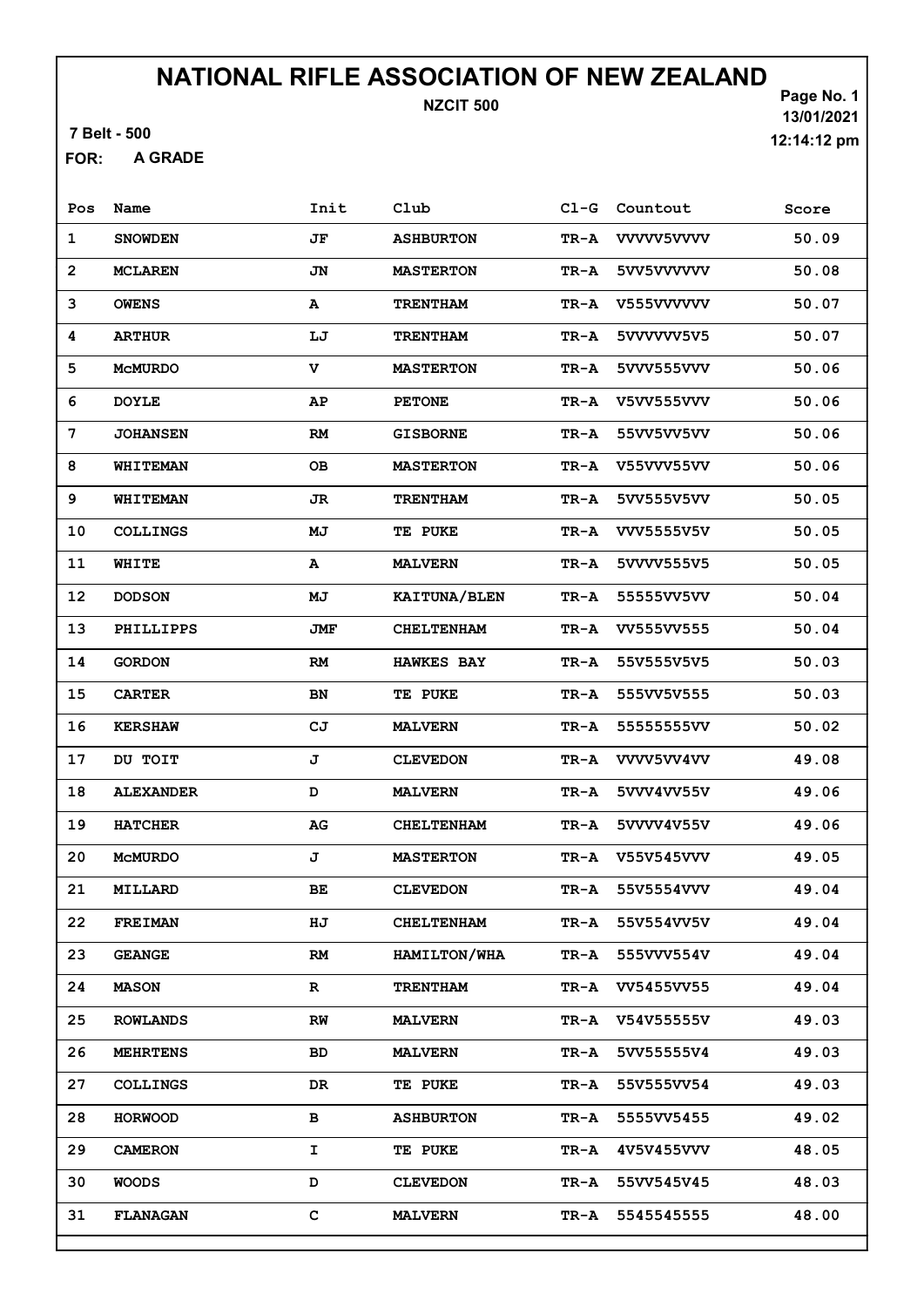| <b>NZCIT 500</b><br>7 Belt - 500<br>A GRADE<br><b>FOR:</b> |                  |      |                 |        | Page No. 2<br>13/01/2021<br>12:14:12 pm |       |
|------------------------------------------------------------|------------------|------|-----------------|--------|-----------------------------------------|-------|
| Pos                                                        | Name             | Init | Club            | $CL-G$ | Countout                                | Score |
| 32                                                         | WIN              | KD   | <b>TRENTHAM</b> | TR-A   | VV4VV54VV4                              | 47.06 |
| 33                                                         | <b>RUITERMAN</b> | AH   | TE PUKE         | TR-A   | V54V544V45                              | 46.03 |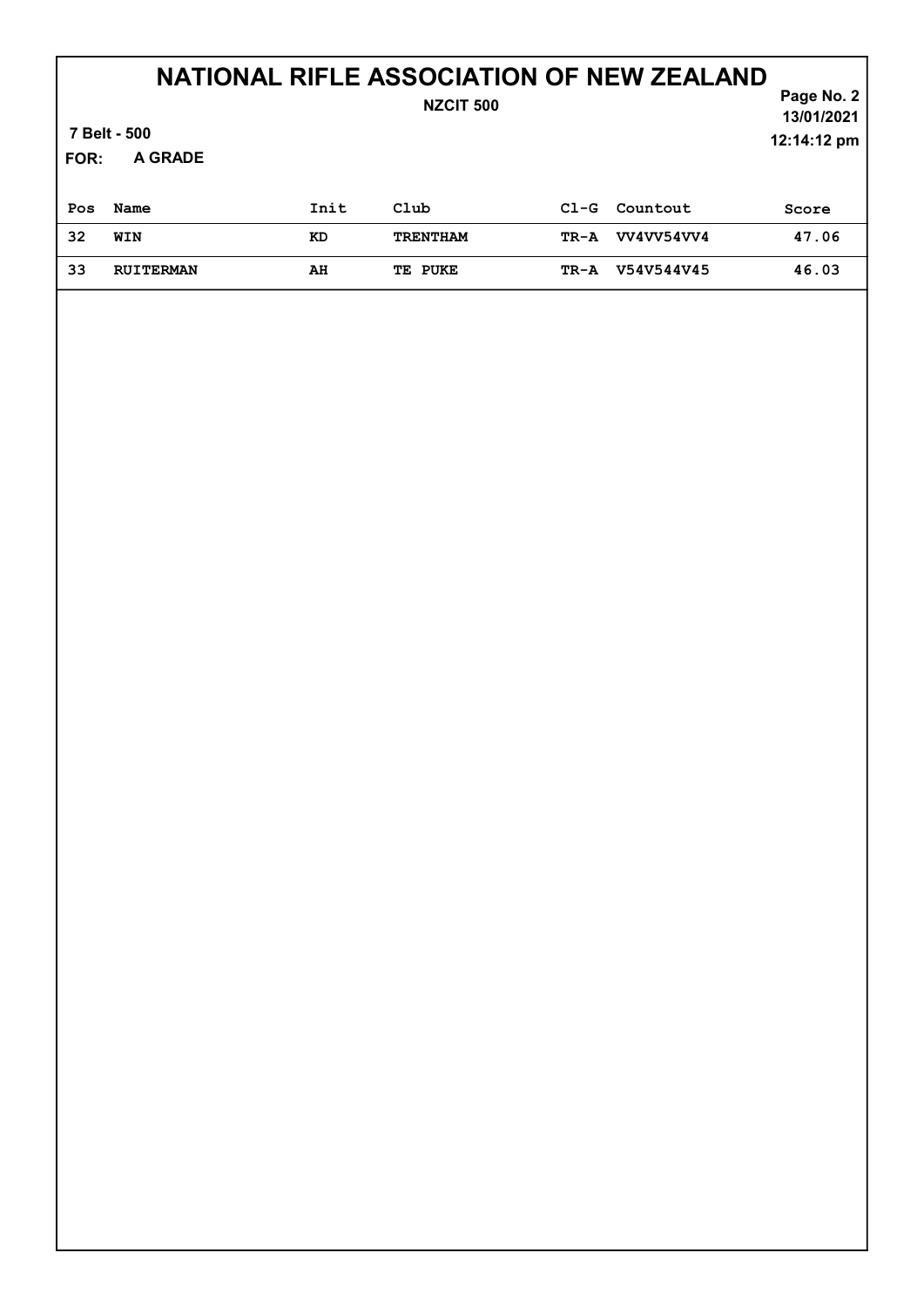7 Belt - 500

B GRADE FOR:

Page No. 3 13/01/2021 12:14:12 pm

| Pos               | Name             | Init         | Club              | $CL-G$ | Countout          | Score |
|-------------------|------------------|--------------|-------------------|--------|-------------------|-------|
| $\mathbf{1}$      | <b>CHEESEMAN</b> | J            | <b>CLEVEDON</b>   | $TR-B$ | VVV5VVVVV5        | 50.08 |
| $\overline{2}$    | <b>RIDDLE</b>    | S            | <b>CLEVEDON</b>   | $TR-B$ | 5VVVVVVV55        | 50.07 |
| 3                 | <b>RIDDLE</b>    | G            | <b>CLEVEDON</b>   | $TR-B$ | V55VVVV5V5        | 50.06 |
| 4                 | LANE             | M            | <b>OTOROHANGA</b> | TR-B   | VVVV555V55        | 50.05 |
| 5                 | DICK             | DK           | KAITUNA/BLEN      | TR-B   | 5VV5V55555        | 50.03 |
| 6                 | <b>MARTIN</b>    | <b>BJ</b>    | <b>TRENTHAM</b>   | $TR-B$ | V5555555V5        | 50.02 |
| 7                 | <b>SNOWDEN</b>   | M            | <b>ASHBURTON</b>  | $TR-B$ | VVVV5VVV45        | 49.07 |
| 8                 | TIDSWELL         | PA           | <b>CHELTENHAM</b> | $TR-B$ | V5VV5V4VV5        | 49.06 |
| 9                 | <b>WHYTE</b>     | $\mathbf{C}$ | KAITUNA/BLEN      | $TR-B$ | <b>VV4554VVVV</b> | 48.06 |
| 10                | <b>DENT</b>      | AL           | <b>PETONE</b>     | $TR-B$ | 544V555V55        | 48.02 |
| 11                | DIKMENLI         | S            | <b>TRENTHAM</b>   | $TR-B$ | 55VV555454        | 48.02 |
| $12 \overline{ }$ | <b>FINCHAM</b>   | D            | <b>HAWKES BAY</b> | TR-B   | V545555455        | 48.01 |
| 13                | LEITE            | $\mathbf R$  | <b>CLEVEDON</b>   | $TR-B$ | 5VVV544V4V        | 47.05 |
| 14                | <b>MARSHALL</b>  | LD           | <b>HAWKES BAY</b> | $TR-B$ | 4V45VV554V        | 47.04 |
| 15                | <b>GILCHRIST</b> | $\mathbf{R}$ | <b>OAMARU</b>     | $TR-B$ | 5V5355554V        | 47.02 |
| 16                | <b>MCKEE</b>     | к            | <b>KARORI</b>     | $TR-B$ | V55554544V        | 47.02 |
| 17                | <b>HOUGHTON</b>  | LS           | <b>CLEVEDON</b>   | $TR-B$ | 55444VV4VV        | 46.04 |
| 18                | <b>BALL</b>      | JW           | TE PUKE           | $TR-B$ | V54VV55450        | 43.03 |
| 19                | <b>BUCKLEY</b>   | ME           | TE PUKE           | $TR-B$ | 5455443544        | 43.00 |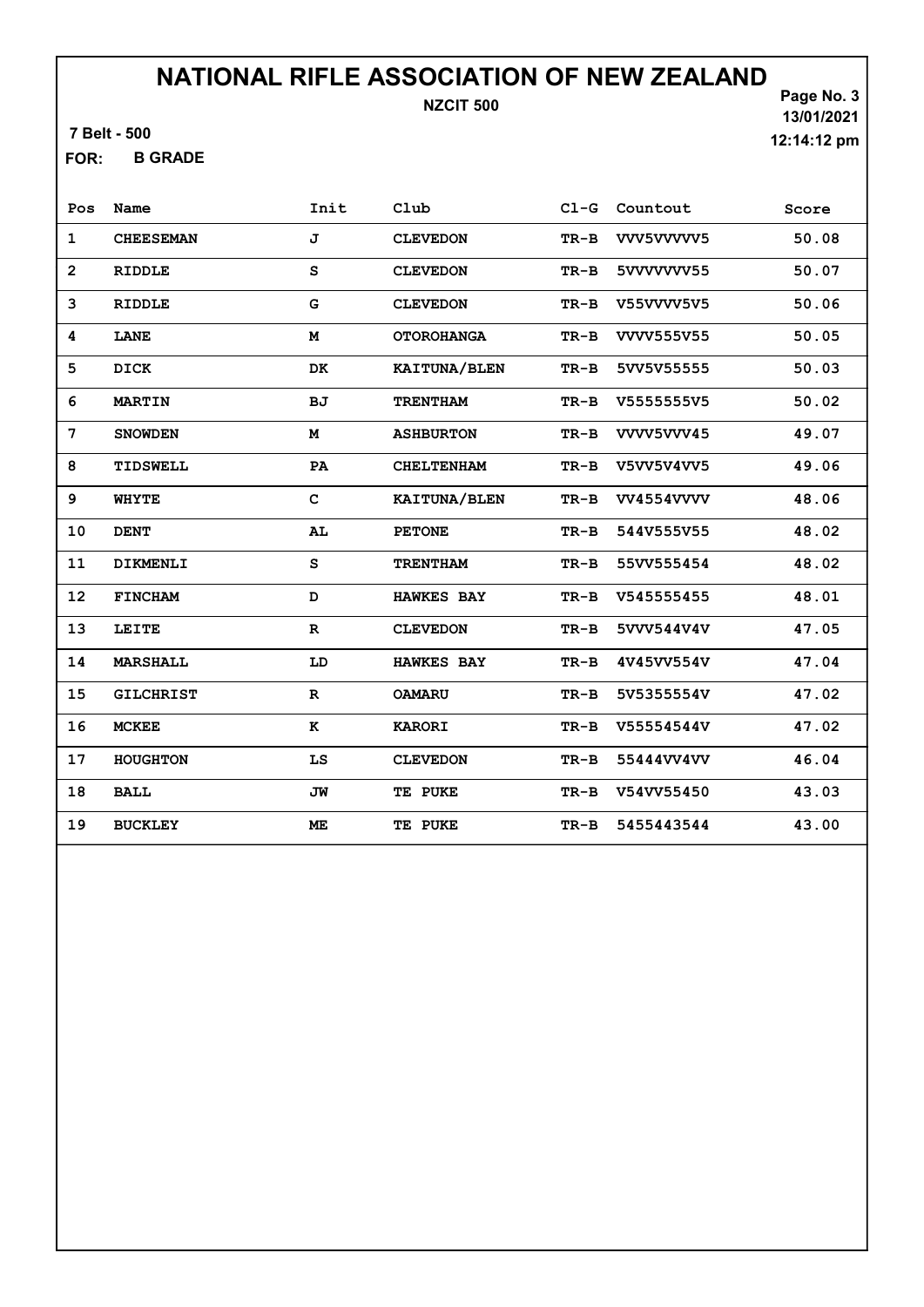#### 7 Belt - 500

C GRADE FOR:

Page No. 4 13/01/2021 12:14:12 pm

| Pos            | Name           | Init | Club              | $C1-G$ | Countout   | Score |
|----------------|----------------|------|-------------------|--------|------------|-------|
| 1              | <b>PETZEN</b>  | D    | <b>TRENTHAM</b>   | $TR-C$ | 5VV5VV5V55 | 50.05 |
| $\overline{2}$ | <b>DRAKE</b>   | AE   | <b>TARANAKI</b>   | TR-C   | 5V5V5V5555 | 50.03 |
| 3              | <b>BROWN</b>   | SW   | <b>PETONE</b>     | TR-C   | V555V55454 | 48.02 |
| 4              | <b>KERSHAW</b> | SL   | <b>MALVERN</b>    | TR-C   | VV4VV45V45 | 47.05 |
| 5              | <b>SCOBIE</b>  | J    | <b>OTOROHANGA</b> | TR-C   | V554454V5V | 47.03 |
| 6              | WAKELING       | J    | <b>CLEVEDON</b>   | $TR-C$ | 5554544V5V | 47.02 |
| 7              | <b>GORE</b>    | т    | <b>TRENTHAM</b>   | TR-C   | V4V54V4545 | 46.03 |
| 8              | <b>CAMERON</b> | S    | TE PUKE           | TR-C   | 55VV4V5444 | 46.03 |
| 9              | <b>FLEMING</b> | JA   | <b>ASHBURTON</b>  | TR-C   | 445V5454V3 | 44.02 |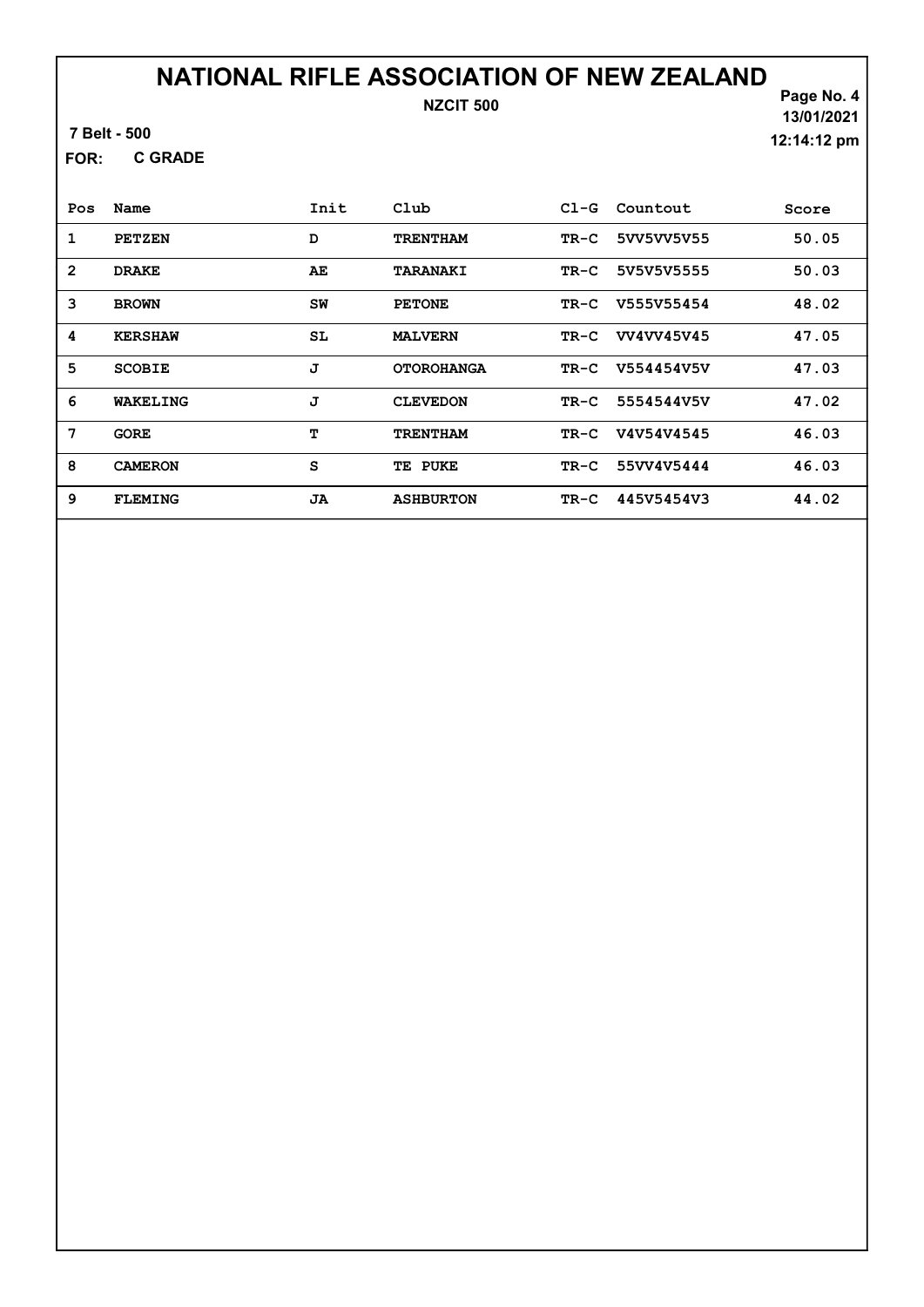|                | 7 Belt - 500        |      | NZCIT 500       |        |            | Page No. 5<br>13/01/2021 |  |  |
|----------------|---------------------|------|-----------------|--------|------------|--------------------------|--|--|
| FOR:           | <b>T GRADE</b>      |      |                 |        |            | 12:14:12 pm              |  |  |
| Pos            | Name                | Init | Club            | $C1-G$ | Countout   | Score                    |  |  |
| 1              | <b>DARRALL</b>      | F    | <b>TRENTHAM</b> | TR-T   | 5VV554VV45 | 48.04                    |  |  |
| $\overline{2}$ | <b>VAN RENSBURG</b> | L    | <b>CLEVEDON</b> | $TR-T$ | 3VVV454V44 | 44.04                    |  |  |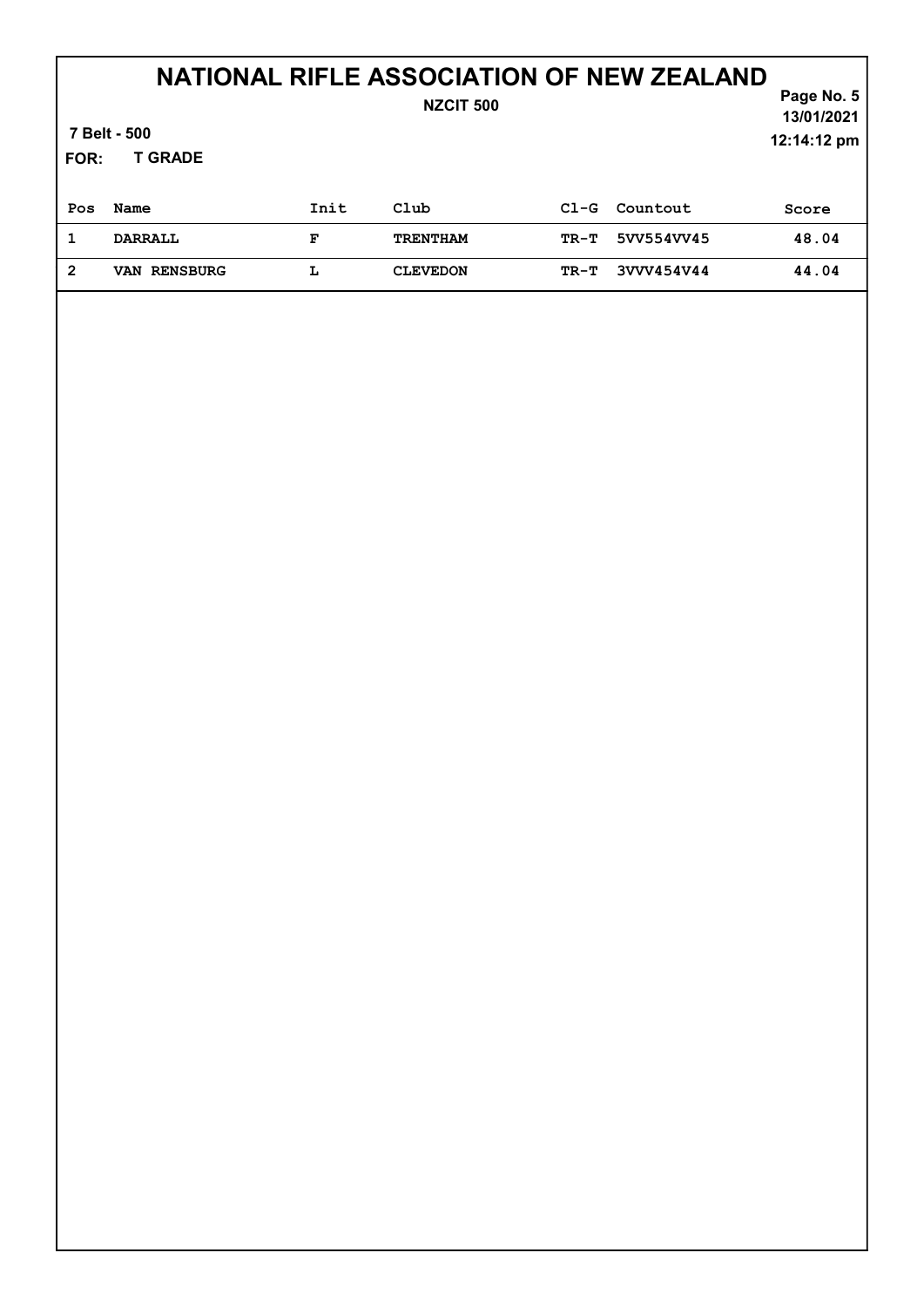### NZCIT 500

Page No. 6 13/01/2021 12:14:12 pm

7 Belt - 500

CFT CLASS FOR:

| Pos | Name           | Init       | Club              | $C1-G$<br>Countout | Score |
|-----|----------------|------------|-------------------|--------------------|-------|
|     | <b>SMITH</b>   | <b>GRH</b> | <b>MALVERN</b>    | CFTR-06665XX5X66   | 58.03 |
| 2   | <b>SNOWDEN</b> | с          | <b>ASHBURTON</b>  | CFTR-0X55665X666   | 57.02 |
| 3   | <b>LINDSAY</b> | в          | <b>HAWKES BAY</b> | CFTR-0664X646554   | 52.01 |
| 4   | DUTHIE         | M          | <b>TRENTHAM</b>   | CFTR-056X46554X4   | 51.02 |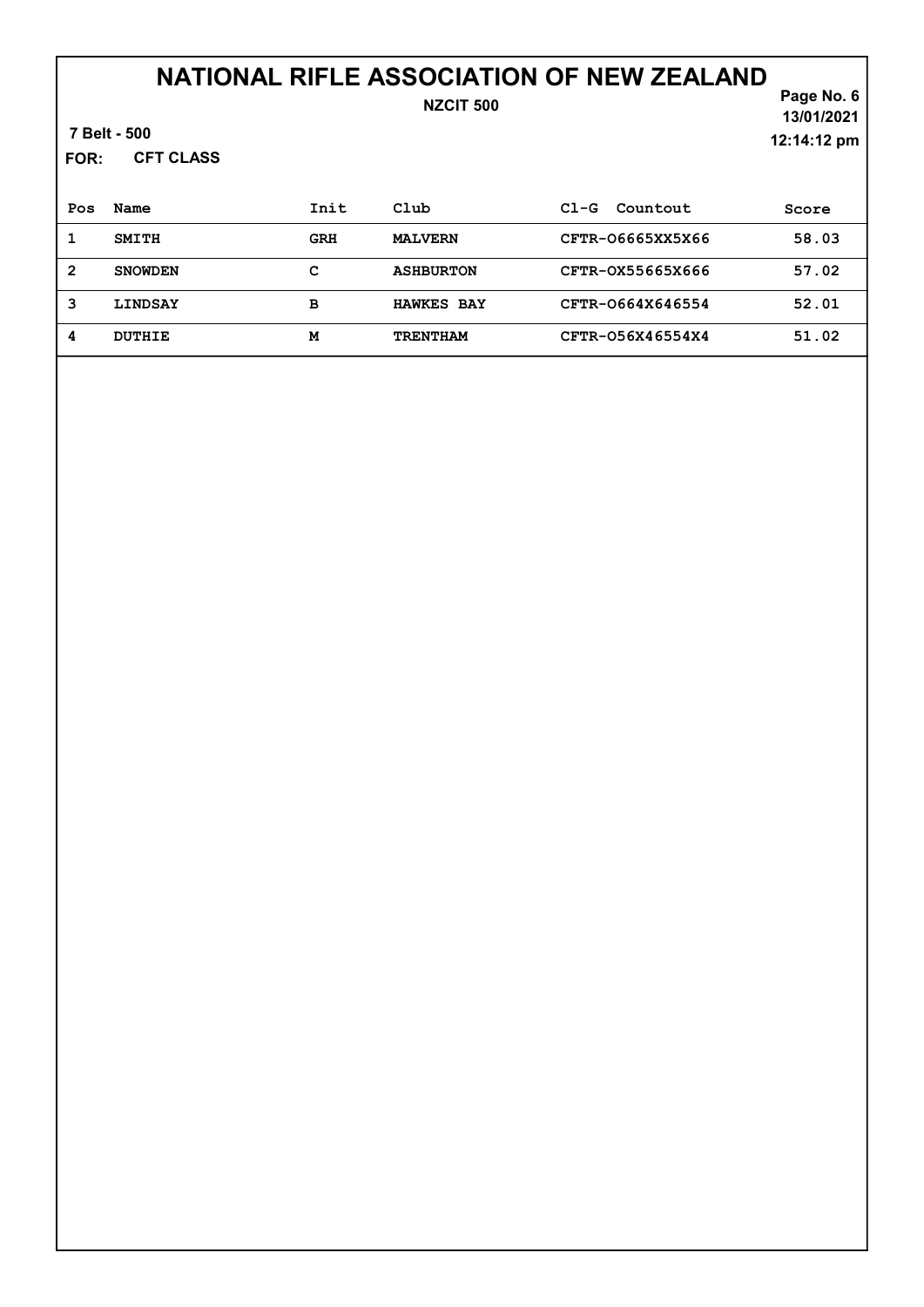7 Belt - 500

FO CLASS FOR:

Page No. 7 13/01/2021 12:14:12 pm

| Pos            | Name              | Init         | Club              | $CL-G$ | Countout   | Score |
|----------------|-------------------|--------------|-------------------|--------|------------|-------|
| $\mathbf{1}$   | <b>MCLAY</b>      | S            | TE PUKE           | $FO-O$ | XX6XXXX6XX | 60.08 |
| $\overline{2}$ | <b>KAPENE</b>     | S            | <b>GISBORNE</b>   | $FO-O$ | X6XXX66XX6 | 60.06 |
| 3              | <b>CHUI</b>       | M            | <b>ASHBURTON</b>  | $FO-O$ | XX66XXX666 | 60.05 |
| 4              | <b>HOWL</b>       | SB           | <b>CHELTENHAM</b> | $FO-O$ | X6X666X6X6 | 60.04 |
| 5              | <b>GRIMSEY</b>    | L            | <b>ASHBURTON</b>  | $FO-O$ | 6XX6XXXXX5 | 59.07 |
| 6              | <b>KERRIDGE</b>   | $\mathbf R$  | TE PUKE           | $FO-O$ | 66XX6XXX5X | 59.06 |
| 7              | <b>HUGHES</b>     | IR           | <b>CHELTENHAM</b> | $FO-O$ | 6566XXX6XX | 59.05 |
| 8              | <b>HUNT</b>       | $\mathbf{C}$ | <b>KARORI</b>     | $FO-O$ | 66X6X656XX | 59.04 |
| 9              | <b>SUBRITZKY</b>  | M            | <b>KARORI</b>     | $FO-O$ | XXX56666X6 | 59.04 |
| 10             | <b>TEAGUE</b>     | SP           | TE PUKE           | $FO-O$ | X5665XXX6X | 58.05 |
| 11             | <b>DUCKETT</b>    | FM           | <b>MASTERTON</b>  | $FO-O$ | 55X6X6X66X | 58.04 |
| 12             | <b>MEEHAN</b>     | D            | <b>CLEVEDON</b>   | $FO-O$ | 66X66X655X | 58.03 |
| 13             | <b>MAY</b>        | <b>IS</b>    | <b>WHANGAREI</b>  | $FO-O$ | X556566XX6 | 57.03 |
| 14             | <b>BARKHUIZEN</b> | S            | <b>CLEVEDON</b>   | $FO-O$ | 6655X56666 | 57.01 |
| 15             | <b>NEAL</b>       | PA           | <b>CLEVEDON</b>   | $FO-O$ | 54XX566XX6 | 56.04 |
| 16             | <b>MOFFATT</b>    | SK           | <b>CLEVEDON</b>   | $FO-O$ | 6655X6556X | 56.02 |
| 17             | <b>MOSES</b>      | МK           | <b>CLEVEDON</b>   | $FO-O$ | 6545665X65 | 54.01 |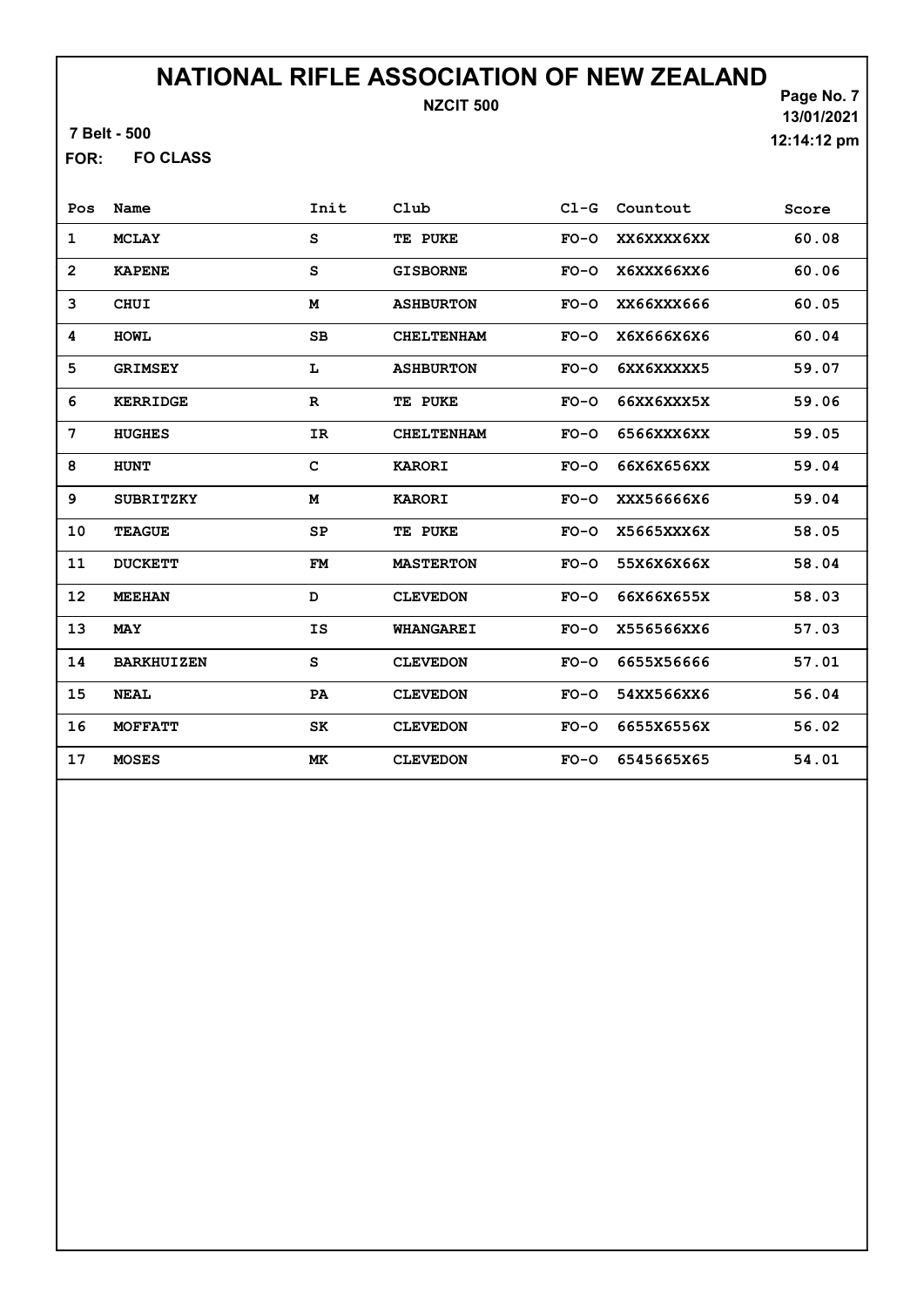| FOR: | 7 Belt - 500<br><b>FPR CLASS</b> |      | NATIONAL RIFLE ASSOCIATION OF NEW ZEALAND<br><b>NZCIT 500</b> |        |                  | Page No. 8<br>13/01/2021<br>12:14:12 pm |
|------|----------------------------------|------|---------------------------------------------------------------|--------|------------------|-----------------------------------------|
| Pos  | Name                             | Init | Club                                                          | $C1-G$ | Countout         | Score                                   |
| 1    | <b>SMITH</b>                     | DM   | <b>ASHBURTON</b>                                              |        | FPR-0 66XX6X66X6 | 60.04                                   |
|      |                                  |      |                                                               |        |                  |                                         |

Ι